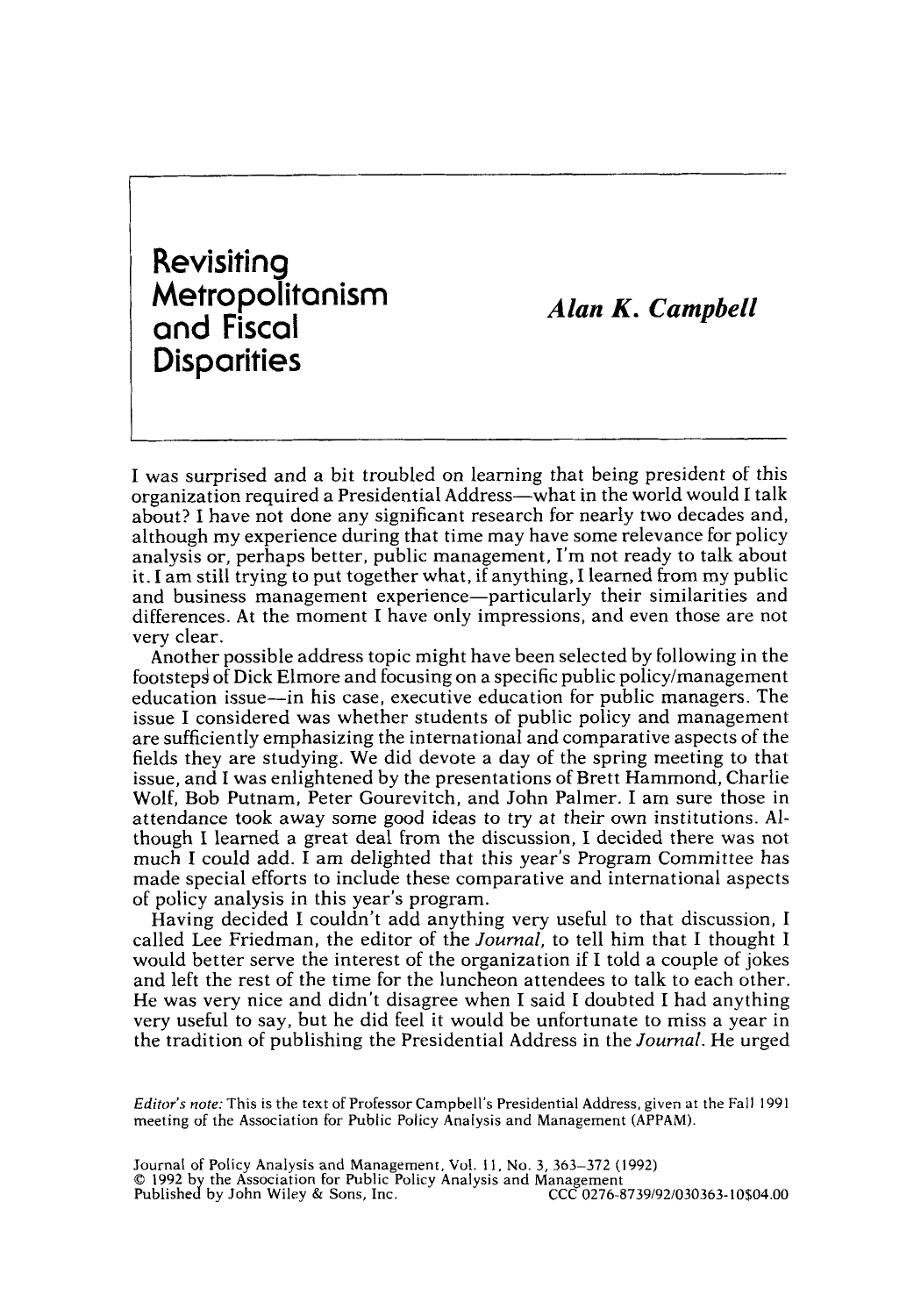me to think about it, and perhaps say enough to justify a two- or three-page article. I am not certain that what I will say today will be worth the use of valuable space in the *Journal,* but he did convince me I should try.

What I finally decided was to assume a bit of a Rip Van Winkle stance by reviewing some of the policy research in which I was involved in the 1960s and early 70s (i .e., before deaning, public managing, and for-profit managing), and comparing some of its findings and policy recommendations to today's public policy issues. I will also make a few preliminary observations about public/business management similarities and differences. I'm not sure how interesting any of this will be, but I can promise you it will not take very long. I apologize in advance for its somewhat nostalgic and self-serving tone.

#### **METROPOLITANISM AND EDUCATION FINANCE**

My research from the early 60s through the mid-70s was primarily about the character and consequences of the redistribution of population and economic activities within America's metropolitan areas. I was part of a fairly large group of faculty and graduate students at the Maxwell School who participated in this research. Emerging from that nearly fifteen years of research was a large number of articles, books, and monographs, as well as a considerable amount of public advocacy by some of those, including me, who participated in the research activity. Much attention was devoted to examining the public finance consequences of this redistribution, particularly those consequences for elementary and secondary education.

As we all know, the sorting out of population and economic activities resulted in a substantially higher proportion of lower-income people remaining in or moving to the central cities while the suburbs came to be characterized by middle- and uppermiddie-income people. Following the population redistribution was a similar move by much economic activity. In the beginning, most of the economic activity was associated with providing goods and services to the population that had moved, but gradually, more and more of it served a much broader market.

## **REFORMING METROPOLITAN GOVERNANCE**

The social and public finance consequences of this redistribution caused concern to many civic leaders. The result was a fairly vigorous reform movement dedicated to the proposition that government in metropolitan areas should be restructured to better reflect this new distribution.

I was personally involved in these reform efforts in several ways, but most enjoyably as project director for a policy subcommittee of the Committee for Economic Development (CEDI, an organization of chief executive officers of major corporations and universities. The outcome was a policy statement entitled Reshaping Government in Metropolitan Areas [CED, 1970]. The interest in the field was demonstrated by the fact that this statement was for many years CED's best seller, to be surpassed only recently by its policy statements about education reform.

At the Maxwell School, we began our work in the area of metropolitanism by looking at these general demographic and governmental structure issues.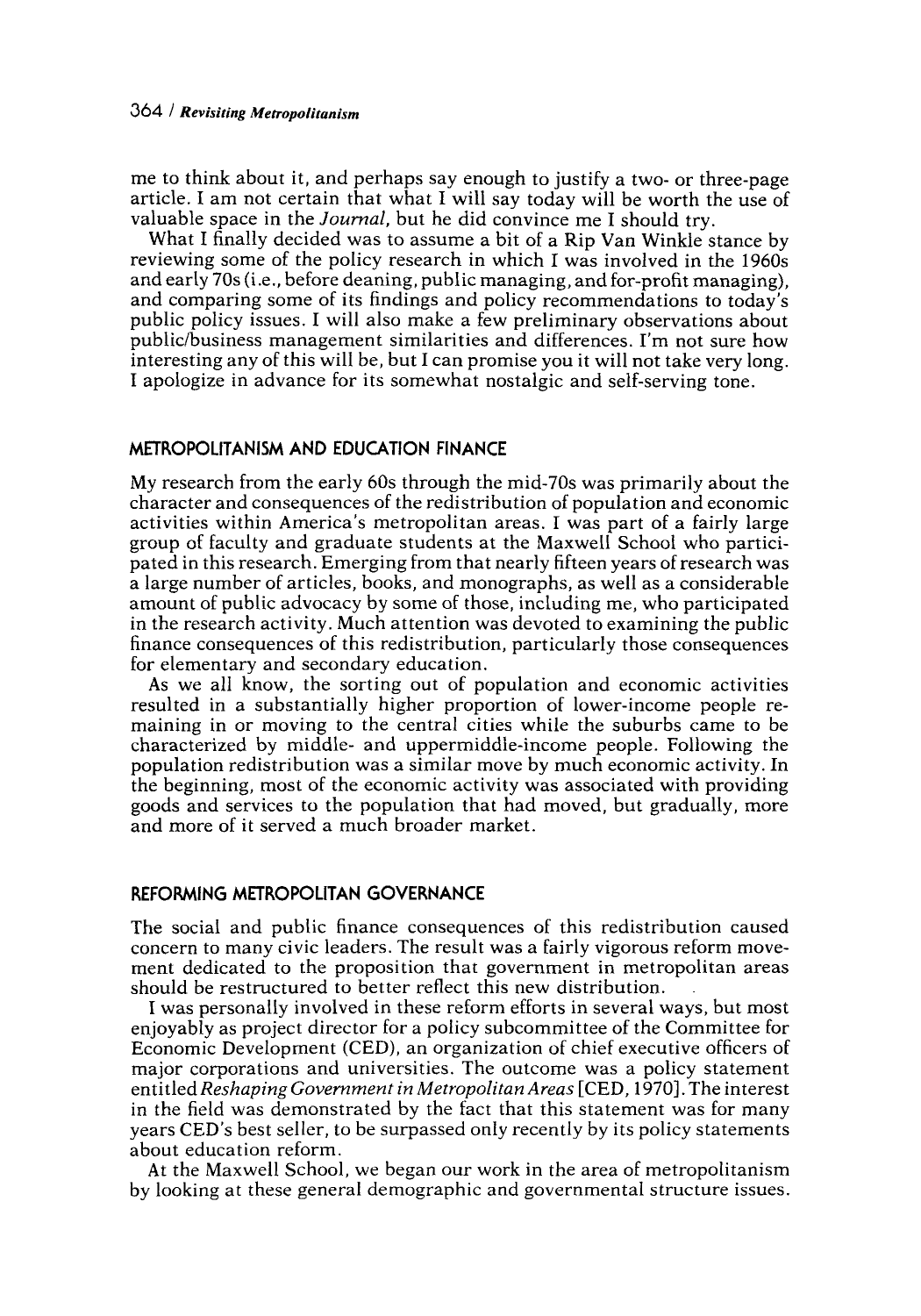But then several of us began to focus more attention on its fiscal outcomes, especially as it affected the financing of elementary and secondary education services. Our research demonstrated, as did that of many others, the great disparity in expenditures per pupil from one school district to another-a disparity primarily determined by variations in property wealth per student. It was generally found that school districts in central cities spent less per student than those in the higher-income suburbs, although they were not usually the lowest spenders.

**An** examination of how these disparities were affected by intergovernmental flows of funds found that state aid played a very small role in offsetting them. This problem was accentuated in the central cities by the heavy demand on city tax bases for other municipal services-which became known, at least at that time, as the "municipal overburden." We also believed we found a difference in how state aid affected local efforts in cities and suburbs: while that aid tended to add to the tax effort in the suburbs, it was much more likely to replace any such effort in large central cities. State aid, therefore, often accentuated rather than reduced the disparities.

**As** these finance studies were being done, another stream of research emerged, investigating the causes of variations in student performance. Some researchers at the Maxwell School participated, particularly Jerry Miner, Jesse Burkhead, and Seymour Sacks, but more was done elsewhere. **A** substantial number of major studies-perhaps the best known being the Coleman study [ 19651-concluded that the influence of variations in expenditures on student performance was weak or overpowered by other variables, particularly by the social and economic characteristics of student families. This provided a great deal of fuel for those who championed the status quo by arguing that major changes in the system of financing education would probably not make much difference in student performance.

More generally, the metropolitan research and policy debates of the time related to metropolitan government structure, intergovernmental flows of funds, and to the financing of elementary and secondary education. The debate about structure centered on the advisability of creating metropolitanwide government. I have already mentioned that the CED turned its attention to the problem, as did many other groups.

In many communities, local reform organizations worked hard to restructure government in their metropolitan areas. These efforts led to a few city/ county consolidations. For example, probably no community in America was more studied for its metropolitan reorganization than Nashville/Davidson County, Tennessee. Perhaps equally intense was the attention given to the Twin City area in Minnesota, which established a general regional Metropolitan Council and created some tax sharing between the suburbs and the central cities. In some metropolitan areas, single function special districts were established, particularly for transportation. But no genuine metropolitan-wide government emerged from all of this: the opposition in community after community was simply too great.

### FISCAL DISPARITY AND THE INTERGOVERNMENTAL FLOW OF FUNDS

Attention was also given to increasing the amount and changing the direction of the intergovernmental flow of funds for both genera1 government and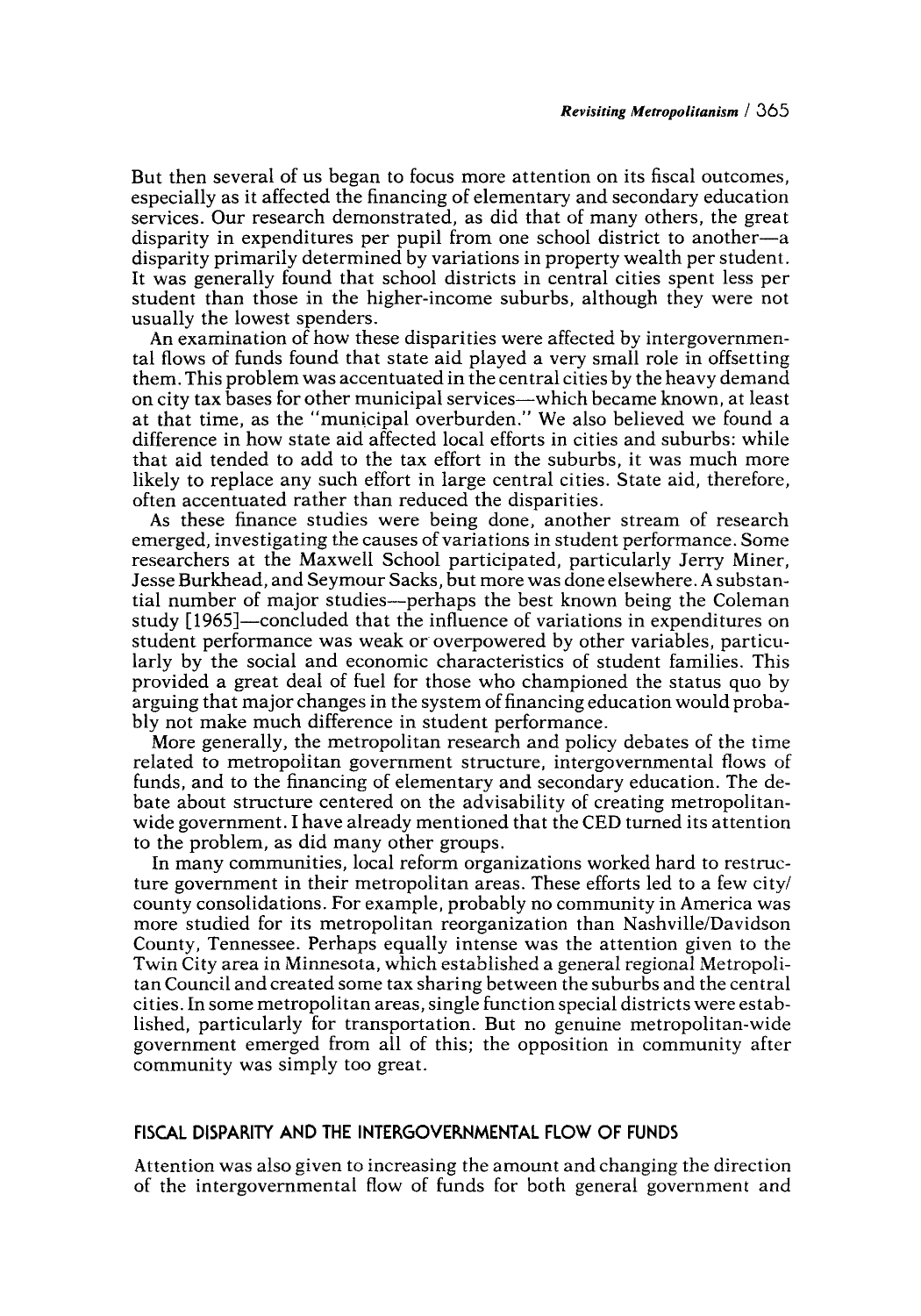schools in an attempt to direct more funds to those jurisdictions that were in greater need. I think its fair to say that a little progress was made in most states, but a lot of progress in only a few. In the case of aid for education, much of it was mandated by court decisions.

There was more response at the federal than the state level. The passage of the Elementary and Secondary Education Act, with its Title I aid, did increase the flow of funds to school districts based on the proportion of their students who were disadvantaged. Further, the general increase in federal aid to state and local governments was characterized in part by direct aid to urban governments through urban renewal and general revenue sharing—a new role for the federal government. To some extent, this aid did have a direct impact on the central citykuburban disparities, although the tendency for the central cities to regard such aid as replacement rather than supplemental funding reduced its effectiveness in offsetting the disparities.

I personally had a fascinating experience in the policy arena when I attempted to have "municipal overburden" taken into account in the distribution of state aid for education in New York. I was elected in 1967 as a delegateat-large to the New York State Constitutional Convention and served as chairman of the Committee on Local Government. Although it was not directly in the purview of that committee, I decided, in association with some other delegates, to try to influence through the constitution the distribution of education aid in the state. We drafted a proposal to be placed in the new constitution which read, "any statute apportioning state aid to school districts shall take into account both the special education needs, if any, of students in each district and the total local tax burden for education and noneducation purposes of the taxpayers of each district"—in other words, "the municipal overburden."

The proposal caused an acrimonious debate on the floor of the convention, and the first time it came to a vote, it lost (it won a majority of those voting, but the requirement for passage was a majority of the total membership). Believing we had been defeated, I started to leave the chamber when a wiser parliamentarian than I, who favored the proposal, moved to have it tabled, which created the opportunity to bring it back later. I should add that during that first debate, Abraham Beame-a delegate *to* the convention and later mayor of New York City-moved to have the proposal amended by requiring that aid be based on school registration rather than average daily attendance. The value of this to New York City is evident.

Feeling both defeated and disappointed, I was not anxious to bring the proposal back to the floor and argued that I would do so only if we had a clear shot at passing it. I had the great good fortune of having Donna Shalala-a person well-known to most of you-as my special assistant at the convention. Donna made it her business to line up the votes. She had already put together an organization of special assistants at the convention, many of them young graduate students, and they went to work. On the basis of that effort, an early example of Donna's political skill, we took the proposal back to the floor.

During this second debate our opponents, led by the convention's Republican leadership, indicated through minority deputy leader Perry Duryea that there was en route to the convention floor a letter from the commissioner of Education, James Allen, arguing that this proposal would be absolutely disastrous for education in New York State. He urged that we delay the vote until after delivery of that letter. **As** if on cue, a messenger rushed down the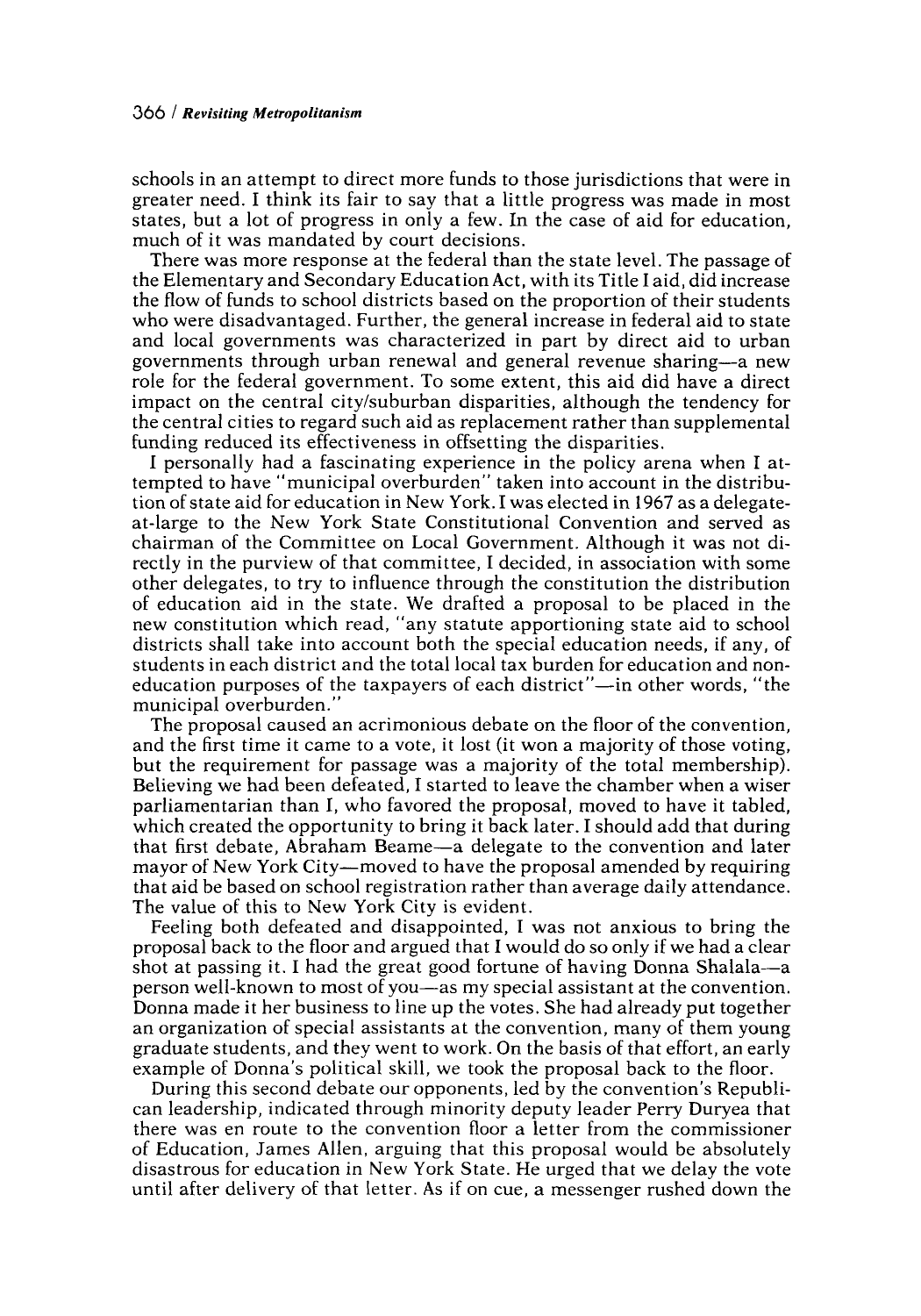aisle and handed an envelope to the Republican minority leader, Earl Brydges. He opened it with obvious relish. As he began to read the letter, he glanced ahead, and his changed expression made it clear that the letter would not live up to his expectations. In fact, the commissioner argued only against the Beame amendment and concluded what was supposed to have been his claim of disaster with, ". . . a change of this importance in the method of computing state aid should not be made without intensive study and deliberation involving hearings with the education people of this state." His letter, if anything, helped us, and the proposal passed 95 to *75.* 

The proposal was a part of the new constitution presented to the people of New York State in the fall of 1967. Even though that document had the support of both Governor Nelson Rockefeller and **US.** Senator Robert Kennedy, it was defeated almost two to one. Our aid to education provision was not the only cause of its defeat, although opponents heavily campaigned against the proposed constitution on the grounds that it was primarily designed to aid New York City [Shalala, 1972].

The research demonstrating disparities in support of education played a significant role in the courts. However, the attempt to use the federal constitution as a remedy failed in the Rodriguez case, a case in which Joel Berke, a participant in the research at Syracuse, played a major role.' There was greater success in state courts with about one-third overturning state school finance structures, including California, New York, and New Jersey.

### **MH'ROPOLITANISM REVISITED**

Having briefly surveyed these findings as they relate to metropolitanism from an earlier period in the history of policy analysis, let me now contrast them with the current situation. It is not my intention, since I am by no means current, to review the research of the past two decades, but I will make a few observations based on a bit of catching up I've recently undertaken.

**As** for the redistribution of people between central cities and suburbs, the trends that began in the 1950s seem to have continued. Although there was a period in the 70s when some students, as well as popular journalists, thought they discerned a return of middle-income people to the central cities, a trend that became known as gentrification, however, it apparently has not amounted to much. I think it fair to say that popular writers, in examining this phenomenon, would find each year the two or three families who made such a move and write articles about them.

In the heyday of urban/metropolitan research, it was believed by many of us involved in that research-as well as by urban practitioners-that the economic viability of the central city was essential to the economic health of the entire metropolitan area. In the mid-70s, as New York City flirted with bankruptcy, we witnessed some rallying around the city by people across the metropolitan region-or at least by those both in and outside the city who had a significant stake in its economic survival, and there were many who did. For example, the Tri-State Regional Planning Commission sponsored *a*  conference in New York that was devoted to the need for the people and the

<sup>&#</sup>x27; San Antonio independent School District **vs.** Rodriguez, Supreme Court of the United States (1973). 411 US. 1, 93 5, Ct. **1278,** 36 L.Ed. 2d lC.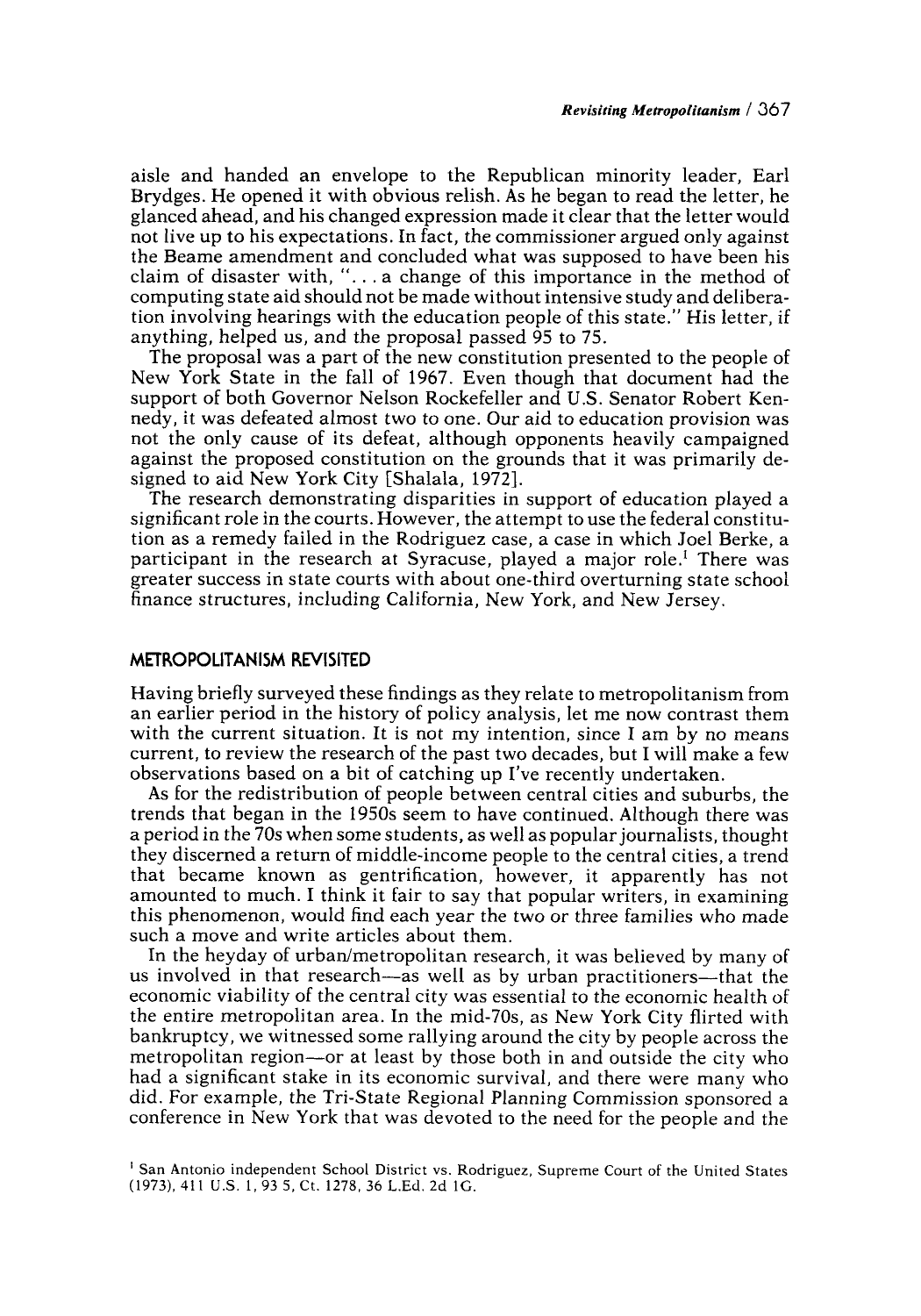jurisdictions in the region to work together. I had the pleasure of addressing that conference and, as an avid reader and fan of *New Yorker Magazine,* was delighted when "Talk of the Town" covered the conference and quoted from my speech. The magazine reported:

In effect, he (Campbell) reminded all concerned that New York City is the goose that has been laying their golden eggs and that every effort should be made to keep it alive. "To whatever extent the region is growing, depends upon the fact that New York City exists," he said. "For example, **31%** of the Nassau County labor force works in New York City and earns 44% of the county job-derived income. Thus it is the jobs and high income the city provides that enables these people to finance their lives in suburbia." *[New Yorker,* 1976 .]

People today are questioning this crucial role of the central city. Certainly the goose is sick, but the question is, does it make any difference to the region? Research by my Wharton School colleague, Anita Summers, indicates that central cities are less and less vital to the economic health of their regions [Linneman and Summers, 19911. Perhaps the central city is being replaced in both commercial and residential functions by a new phenomenon called "Edge Cities," [Garreau, 19911, or what Bob Wood [1991a] has 1abeled"urban villages." These are quasi-independent concentrations of employment and residences at the edge of cities, distinguishable from traditional suburbs by their combination of jobs and housing, which reduces commuting and further isolates the central city.

In addition, a debate has emerged about whether "place"—be it city, suburb, metropolitan area, or whatever-is the appropriate unit for either analysis or public policy initiatives. In a recent article, Bob Wood notes its rejection in the late 70s by a Carter-appointed commission for a National Agenda for the Eighties, "There are 'no national urban problems,' only an endless variety of local ones" [Wood, 1991bl. He goes on to cite others, including Marshall Kaplan and Robert Reischauer, who support this position by arguing that policy emphasis should be on people rather than place. Wood rejects this approach and argues that the failure to relate policy to place weakens its realworld relevance.

Once the case for different kinds and intensities of urban needs, human and environmental, is established, then the inadequacy of "people policy" becomes clear. Effective policy neither allocates resuurces nor authorizes transfer payments nor establishes delivery systems by space-indifferent indexes. Effective policy targets them and calibrates according to differential needs [Wood, 1991bl.

"People policy" alone is not enough. I think Bob is right, but urban policy as a focus of debate has almost disappeared, as have many urban/metropolitan studies programs.

The decline in interest in urban policy has been accompanied by major changes in the intergovernmental flow of funds. The near abandonment of urban renewal, of general revenue sharing, of housing aid, and of funds for training and employment of the disadvantaged, has resulted in a substantial decline in the proportion of state and local budgets provided by federal aid. Although this decline was somewhat hidden by the increasing state and local revenues during the 1980s. the recession has changed that. Again, many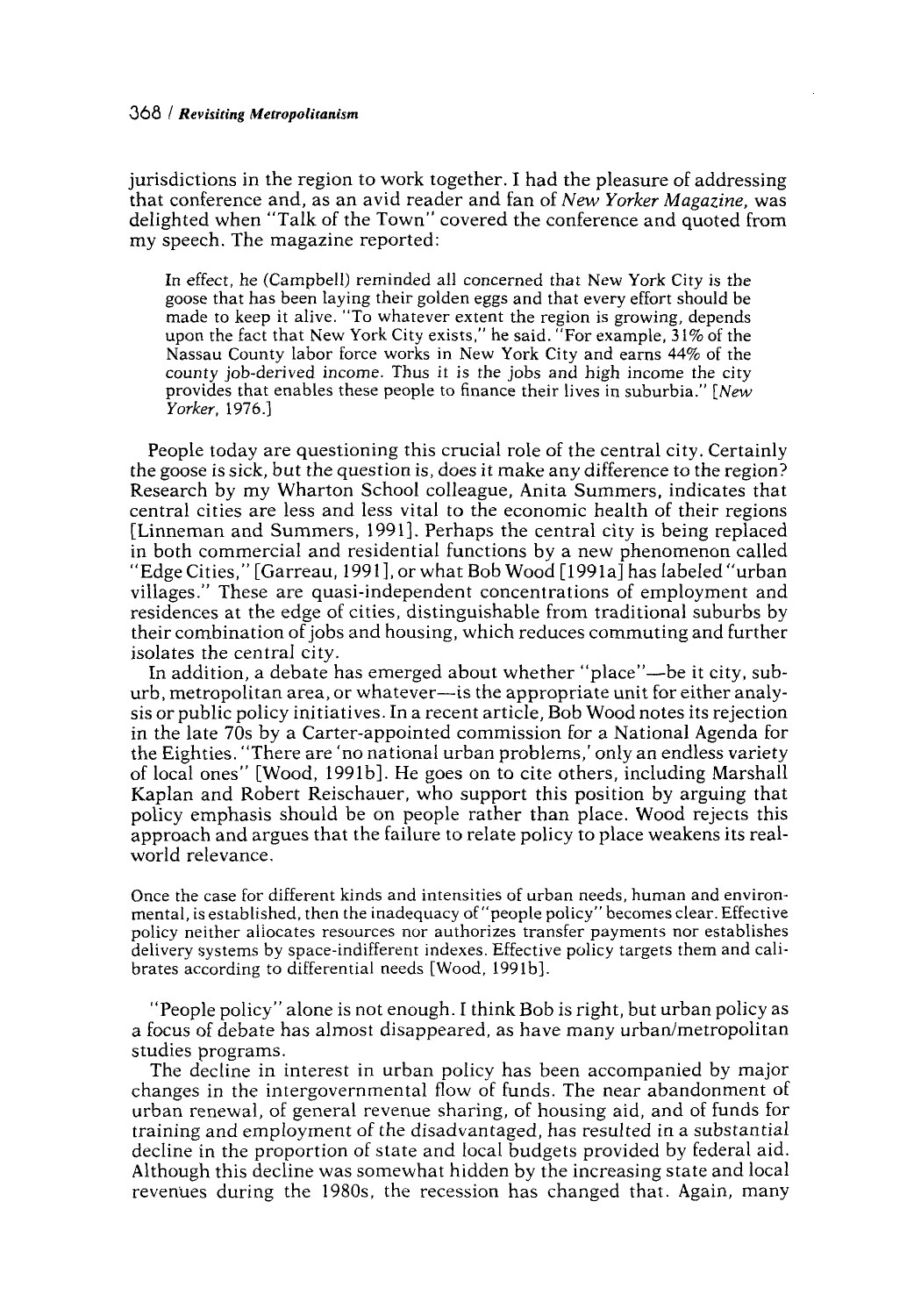cities are on the verge of bankruptcy, while states are reducing services and increasing taxes. Obviously, in this situation, states are not likely to focus on dealing with disparities among their local jurisdictions, even for education.

# **THE COURTS AND THE SCHOOL REFORM MOVEMENT**

Jim Florio, Governor of New Jersey, following the mandate of New Jersey's highest court, convinced the state legislature to substantially increase and redirect state aid to education; now Florio finds himself in serious political trouble because that shift, combined with recession-caused revenue shortfalls, required a tax increase. As a result, there has been a backing away from attempts to meet the court mandate, and the issue has returned to the courts.

Other states have also seen a number of new court cases over the past few years. Several, including Kentucky, Texas, Arkansas, and Montana, are under court mandates to address their education finance problems. In the case of Kentucky, the courts found that the entire public school system is unconstitutional [Barton, Coley, and Goertz, 1991].

Of relevance to this new interest in education finance is the concern over the past decade with overall education reform. To date, this movement has given relatively little attention to finance and disparity issues. Instead, it is argued that the education system is failing all students—those in high-income suburban districts as well as those in low-income city districts.

The old debate about the relationship of spending to educational quality is, however, resurfacing. This debate will be enriched by the recent findings of Ron Ferguson [ 19911 and his Kennedy School colleagues, based on an analysis of the data made available by the various tests used in Texas for both teachers and students. He does find some significance for in-school variables—that they do, in fact, have an impact on education outcomes for Texas students. He finds that "Better literacy skills among teachers, fewer large classes and more teachers with five or more years of experience (nine or more for high school) all predict better scores, controlling for a number of family and community background factors" [Ferguson, 1991].

To date, however, the school reform movement has emphasized structural and delivery issues rather than financial ones. Whether school-site management, advanced certification for teachers, curricula innovations, integrated services at the school site, or school choice wilI accomplish the kind of improvements claimed remains uncertain. My own view is that these changes, along with others, will require greater resources and more attention to equity issues.

The analysis of these issues is being well served by the establishment at the University of Southern California of the Center for Research in Education Finance. Headed by Allan Odden, the Center has already published important studies relating school finance to some of these reform initiatives. I look forward to following the work of the Center?

Many of the underlying phenomena which emerged from our research in the 1960s and early **70s** remain with us, but there are some important differences. For example, the population shifts continue, but with a resulting

<sup>&</sup>lt;sup>2</sup> See *The Policy Brief*, University of Southern California, Center for Research in Education Finance. At least seven issues of the *Brief* have been published to date.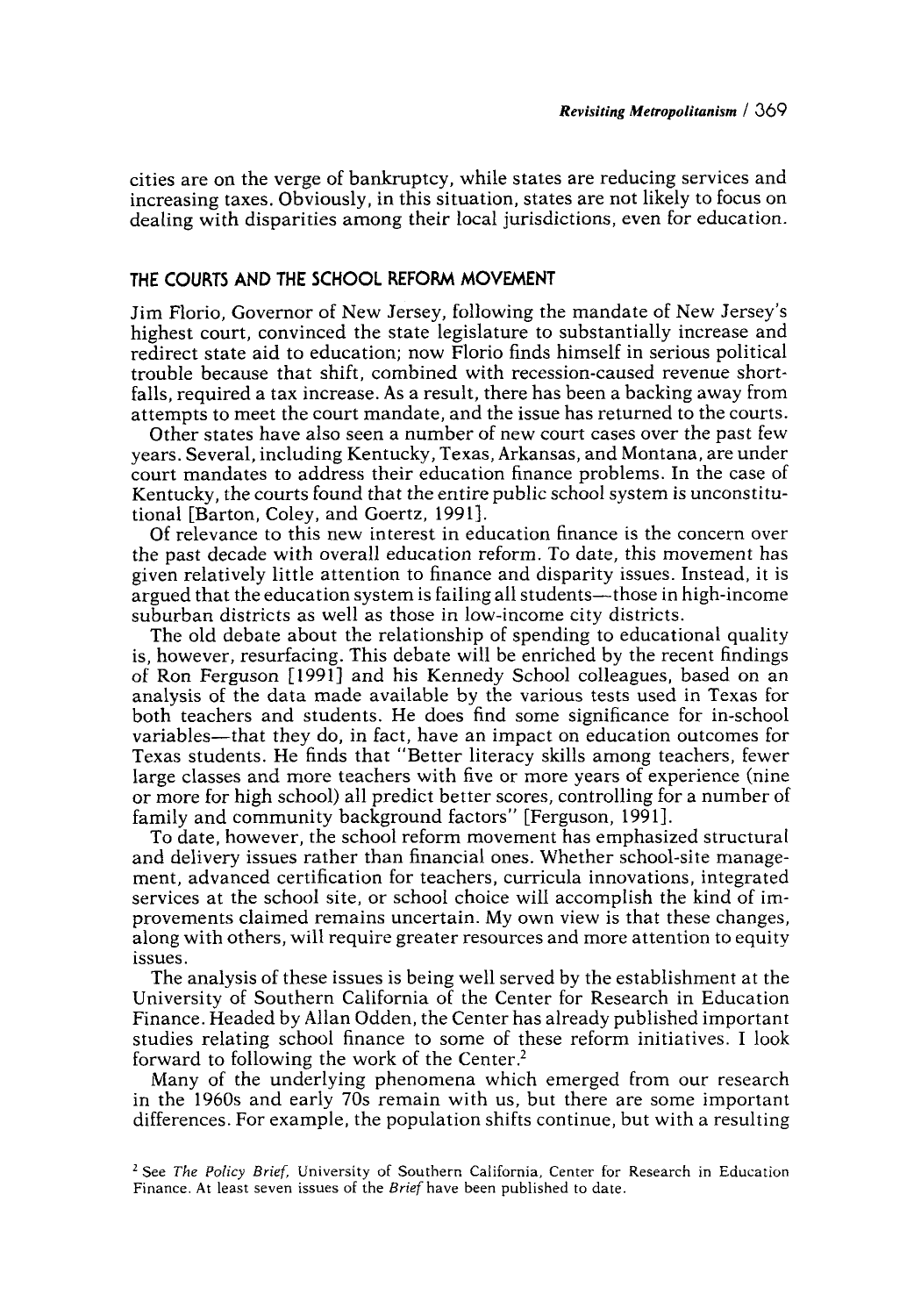greater income-range in the suburbs, while the economic viability and centrality of central cities is being questioned. In the field of elementary and secondary education, the schools are by international comparative standards not performing well. [LaPointe, Mead, and Phillips, 19891. This performance may or may not be new, but it is newly discovered, and it characterizes advantaged *as* well as disadvantaged schools. On the other hand, substantial school financial disparities remain or are even more pronounced.

The public policy initiatives related to these phenomena were largely abandoned in the 80s. Some would argue they were dropped because they failed; others, because they were not really given a chance to succeed. I place myself in the latter camp.

## **PUBLIC AND BUSINESS MANAGEMENT**

Turning from these reminiscences, allow me a moment to comment on the question I have been asked most frequently in the last few years-a question based on my having held management positions both in government and, for the last decade, in business. The question is, what are the differences and similarities in public and business management? **A** corollary question: What can the public sector learn about effective management from the private sector?

I hope that eventually I will be able to put together my experiences and make a useful contribution to the debate over this question. In the meantime, let me repeat Wally Sayre's comment, which many of you will remember. I quote, at least approximately: "There are many, many similarities between public administration and business management, and all of them are trivial." I believe that this statement better represents reality than would its opposite. That does not mean, however, that there are not lessons to be learned by each sector, based on the experience and practice of the other.

Let me comment on one of the differences: the much larger number and more powerful role of staff (or, as they are sometimes called, "overhead personnel") in the public sector than in the private. In the business world, the reduction in bath size and role of the staff functions-personnel, finance, planning, and the like-has been much emphasized in recent years as corporations struggle to compete in the global marketplace. This change means much more than simply cost savings. By design, reduction of staff in business is accompanied by an increase in the power and authority of the operating managers. In contrast, staff in the public sector frequently undermine the authority of line managers. This difference relates, I beIieve, to the nature of the functions performed by the public sector and the environment in which they are carried out.

Environment is dominated by the influence of oversight institutions, particularly in the federal government, but increasingly in state and local governments, too. These include legislative committees and subcommittees, comptroller generals, inspector generals, central budget agencies, central personnel agencies, and the media-all of whom prosper by finding fault with the agencies over which they exercise oversight. This inevitably leads to larger and larger staffs within the agencies as they struggle to reduce the likelihood that their overseers will turn up any embarrassing discoveries. That inevitably dampens innovative and risk-taking activity by public sector line managers.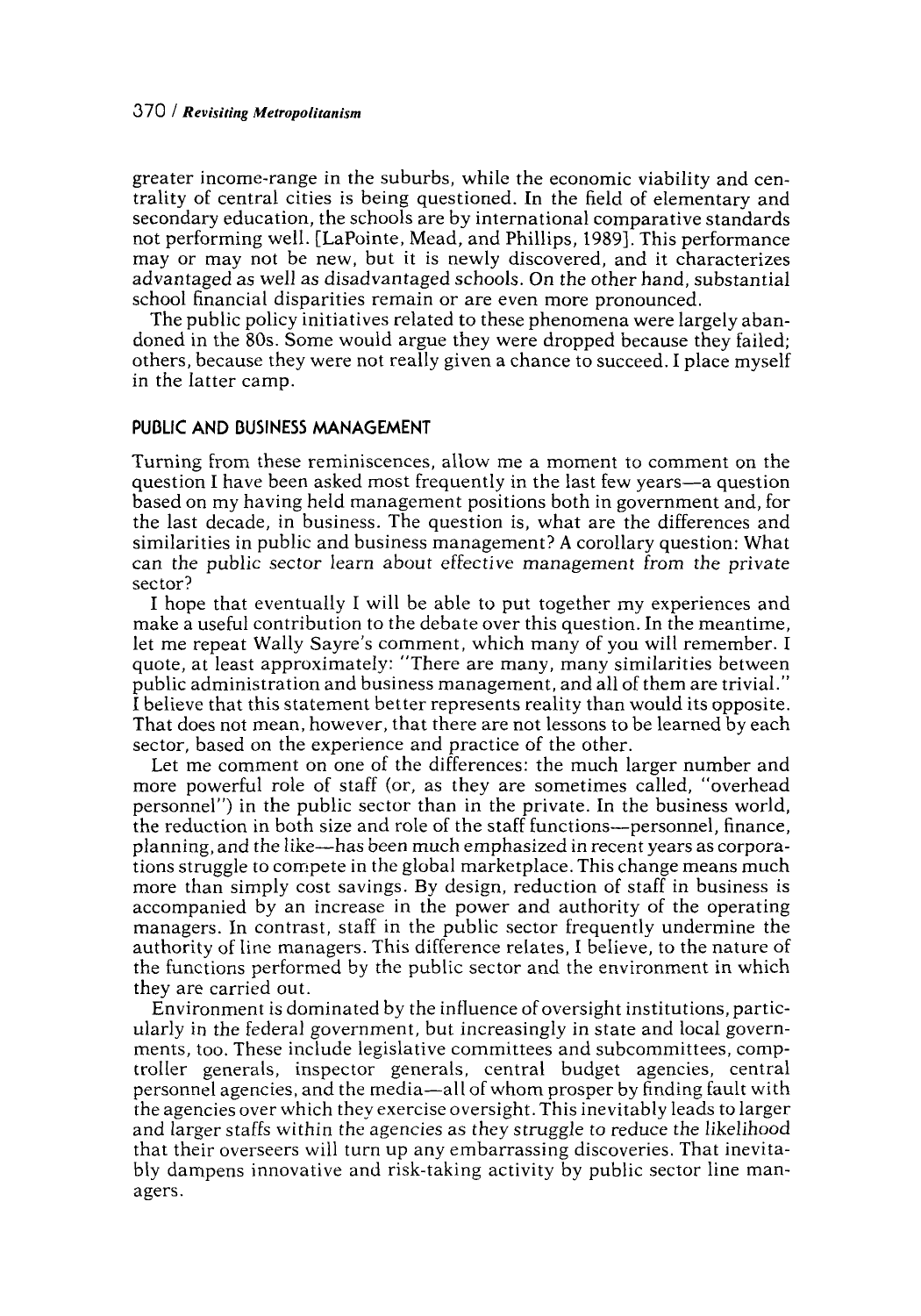Whether this is inevitable I'm not certain, but I am sure that a lot of the differences in behavior stem from this underlying reality. I am pleased that more and more members of the APPAM community are focusing their attention on public management issues, as illustrated by the increasing number of panels devoted to the topic at the annual research conference, as well as more articles in this *JournaI.* I am impressed by recent articles directly relevant to this staff-line relationship. For example, Michael Barzelay and Babak Armajani *[1990]* write of the Minnesota experience, in which reforms were instituted to reorient staff-line relations to encourage more of a shared effort to increase the value of state services. Others involved in the "public management" effort within APPAM are also concerned with the obstacles and incentives faced by operating managers for service improvements [e.g., Sanger and Levin, 19921. I am not sure which of the many possible approaches to understanding this phenomenon and seeking improvements will be more productive, but I am encouraged by the efforts. I hope to contribute to this effort myself, but at another time and place.

I thank you for listening; I thank you for allowing me to serve as your president; and **I** am delighted to be back in the public policy analysis and management world.

*ALAN K. CAMPBELL was (1990-1991) President of the Association for Public Policy Analysis and Management and, until his retirement in 1990, was Executive Vice President and Vice-chairman of the Board of ARA Services, Inc., and continues as a Board member. He is Visiting Executive Professor at The Wharton School, University of Pennsylvania,* 

#### **REFERENCES**

- Barton, Paul E., Richard J. Coley, and Margaret E. Goertz (1991), *The State oflnequality*  (Princeton, NJ: Education Testing Services).
- Barzelay, Michael, and Babak J. Armajani *(1990),* "Managing State Government Operations: Changing Visions *of* Staff Agencies," *Journal of Policy Analysis and Management 9(3),* pp. *307-338.*
- Coleman, James *S. (1969, Equality of Educational Opportunity,* Office of Education, U.S. Department of Health, Education and Welfare (Washington, DC: GPO).
- Committee for Economic Development *(19701, Reshaping Government in Metropolitan Areas* (New York).
- Ferguson, Ronald F. *(1991).* "Competitive Salaries, Teacher Quality, and Student Performance," *Research Bulletin,* Malcolm Weiner Center for Social Policy, John F. Kennedy School of Government, Harvard University (Fall), pp. 1, *2,* 4.
- Garreau, Joel (1991), *Edge City: Life on the New Frontier* (New York: Doubleday).
- LaPointe, Archie E., Nancy A. Mead, and Gary W. Phillips (1989), A World of Differences: *An International Assessment of Mathematics and Science* (Princeton, NJ: Education Testing Services).
- Linneman, Peter, and Anita Summers *(1991). Patterns and Processes of Employment and Population Decentralization in the US., 1970-87.* Wharton Real Estate Center Working Paper # *106,* University of Pennsylvania.
- *New Yorker* (1976), "Talk of the Town," March 22, pp. 23–24.